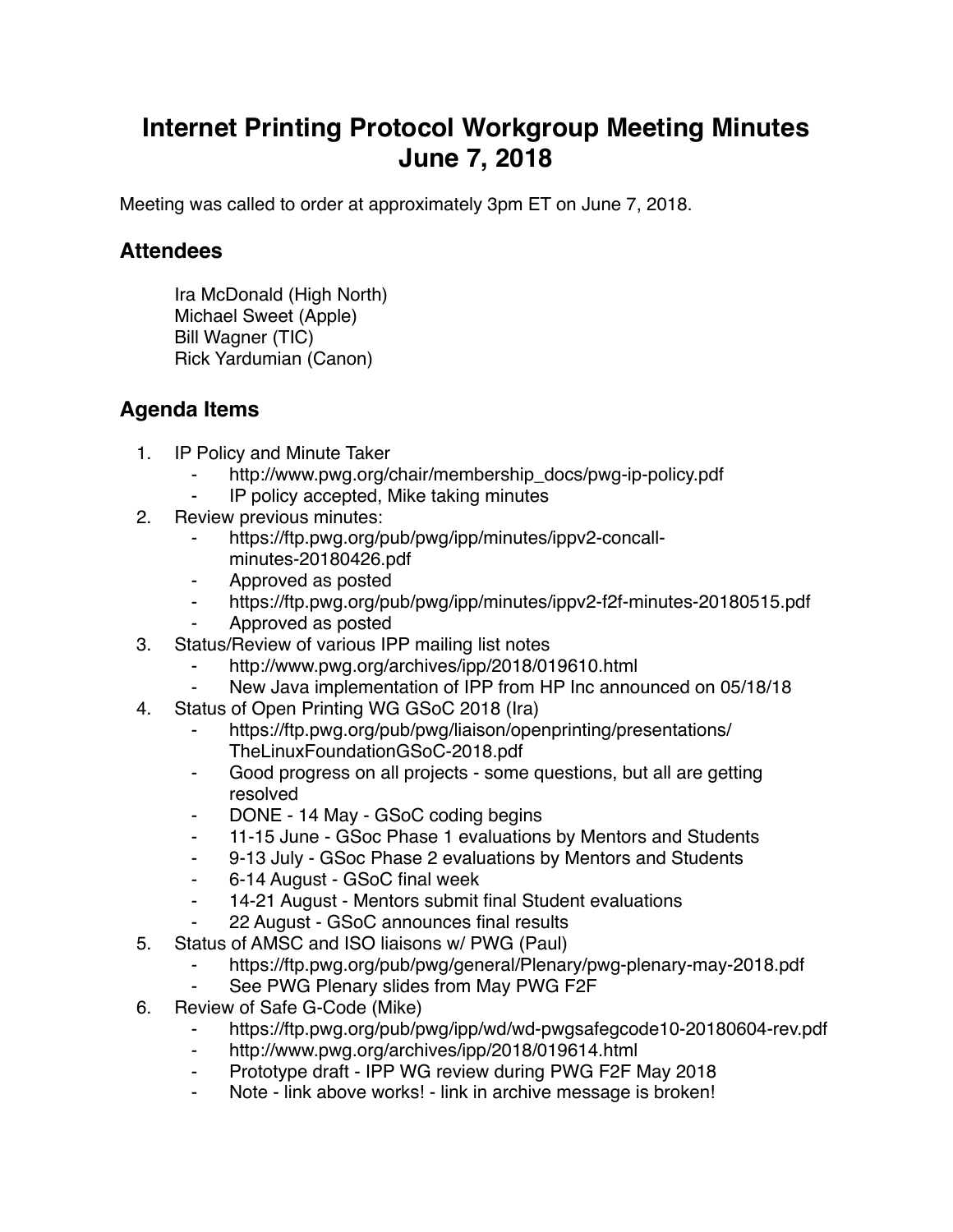- ⁃ Remove some of the old comments since they have been resolved.
- Schedule: IPP WG Last Call Q4 2018
- 7. Review of IPP 3D Printing Extensions v1.1 (Mike)
	- https://ftp.pwg.org/pub/pwg/ipp/wd/wd-ipp3d11-20180605-rev.pdf
	- ⁃ Dates in headers and front page links are wrong
	- ⁃ New status: Interim
	- ⁃ Add new attributes to IANA considerations
	- Schedule prototype draft Q4 2018
- 8. Status of How to Print Using the IPP (Mike)
	- https://ftp.pwg.org/pub/pwg/ipp/wd/wd-ippguide-20180430.html
	- ⁃ https://github.com/istopwg/pwg-books
	- ⁃ IPP WG review during PWG F2F May 2018
	- ⁃ Current HTML draft available in Github repository
	- Schedule TBD
- 9. Status of IPP HTTP Authentication white paper (Smith)
	- https://ftp.pwg.org/pub/pwg/ipp/whitepaper/tb-ippauth-20180510.pdf
	- ⁃ Interim draft IPP WG review during PWG F2F May 2018
	- Schedule TBD
- 10. Discussion of IPP Encrypted Jobs and Documents
	- https://ftp.pwg.org/pub/pwg/ipp/wd/wd-ipptrustnoone10-20180328-rev.pdf
	- ⁃ http://www.pwg.org/archives/ipp/2018/019613.html
	- ⁃ https://lists.gnupg.org/pipermail/gnupg-users/2018-May/060315.html
	- Interim draft IPP WG review during PWG F2F May 2018
	- ⁃ Good news 06/04/18 PGP-based path forward!
	- ⁃ Schedule Mike will work on an updated draft using just PGP over the summer
- 11. Status of IPP System Service (Ira/Mike)
	- https://ftp.pwg.org/pub/pwg/ipp/wd/wd-ippsystem10-20180425-rev.pdf
	- ⁃ http://www.pwg.org/archives/ipp/2018/019604.html
	- ⁃ https://ftp.pwg.org/pub/pwg/ipp/slides/ipp-wg-agenda-may-18.pdf
	- ⁃ https://github.com/istopwg/ippsample/projects/1
	- ⁃ Prototype draft IPP WG review during PWG F2F May 2018
	- Prototyping tasks being tracked as a Github project
	- Schedule prototype in "ippserver" Stable draft in Q2/Q3 2018
- 12. Status of IPP Reprint Password (Smith)
	- https://ftp.pwg.org/pub/pwg/ipp/wd/wd-ippreprintpwd-20180424-rev.pdf
	- ⁃ http://www.pwg.org/archives/ipp/2018/019586.html
	- ⁃ Interim draft IPP WG review during PWG F2F May 2018
	- Schedule TBD
- 13. Status of IPP Everywhere Printer Self-Certification 1.0 Update 3?
	- ⁃ http://ftp.pwg.org/pub/pwg/ipp/minutes/ippv2-f2f-minutes-20180515.pdf
	- ⁃ Goals, ipptool and ippfind updates
	- Schedule waiting on code-signing certificate
- 14. Status/Review of IPP Everywhere 1.1 (Mike)
	- https://ftp.pwg.org/pub/pwg/ipp/wd/wd-ippeve11-20180606-rev.pdf
	- ⁃ http://www.pwg.org/archives/ipp/2018/019617.html
	- ⁃ Interim draft IPP WG review during PWG F2F May 2018